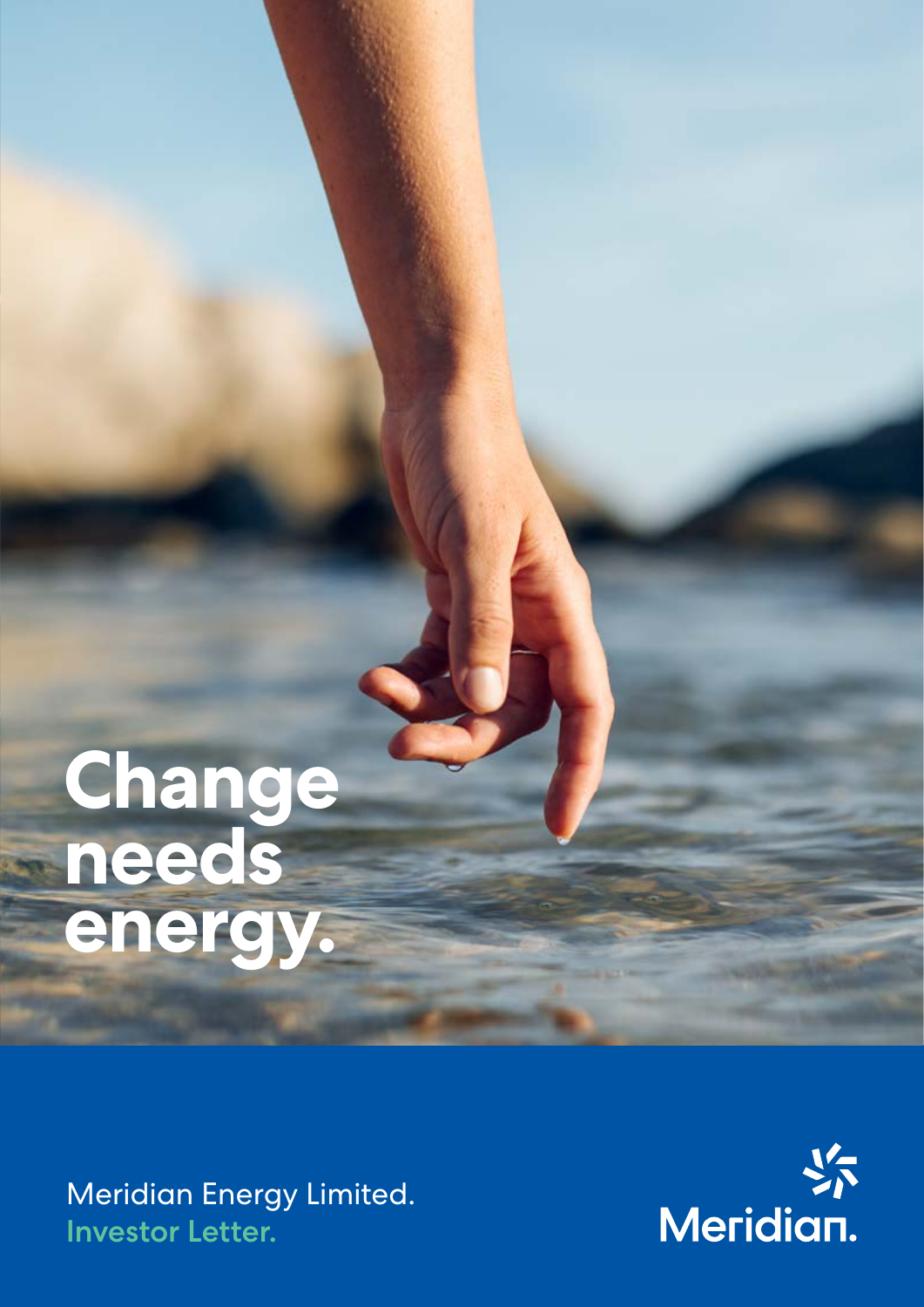

### **Pushing forward with change**

This has been perhaps the most challenging year for Meridian since the Company was listed. The announcement very early in the year of the planned closure of New Zealand Aluminium Smelters (NZAS) at Tiwai Point in Southland, the prolonged drought through the second half of the year and of course from COVID-19, all required close and careful management. Despite the challenges we were very pleased that our underlying business performance remained strong. And the opportunities for the future that are starting to take shape appear promising.

# **An exit becomes an opportunity**

NZAS accounts for 13% of our country's electricity demand and they are a large employer in Southland. So, the quick exit of the smelter by August of 2021, originally proposed by the owners, would have been very disruptive for the Southland community and the electricity sector. Consequently, we negotiated a discounted price with the Smelter's owners in exchange for an extension to our contract to December 2024.

The expiry of the supply contract to NZAS in late 2024 has created a 'once in a generation' opportunity to help grow Aotearoa and decarbonise our economy. Meridian's strategy to take advantage of the 5,000 GWhs per annum of energy that becomes available when NZAS closes, is multifaceted and can be summarised as follows:

We have supported and appreciate that Transpower agreed to speed up the upgrade of the lower South Island grid to ensure any surplus energy in the region can

be exported to the rest of New Zealand. That work should be complete by May 2022.

- We are exploring the feasibility of a grid scale battery, located in the North Island. The battery will provide reserve energy and therefore increase the effective capacity over the Cook Straight Cable and allow a greater flow of power from the South Island to the North Island.
- We continue to grow our retail customer base to, in part, offset the loss of our largest customer, NZAS.
- We have developed and launched a Process Heat Electrification Programme to support industrial customers to convert their fossil fuel based processes to renewable electricity.
- We are exploring new demand opportunities that will grow economic value and jobs for the country including green data centres and the production of green hydrogen for both export and domestic use.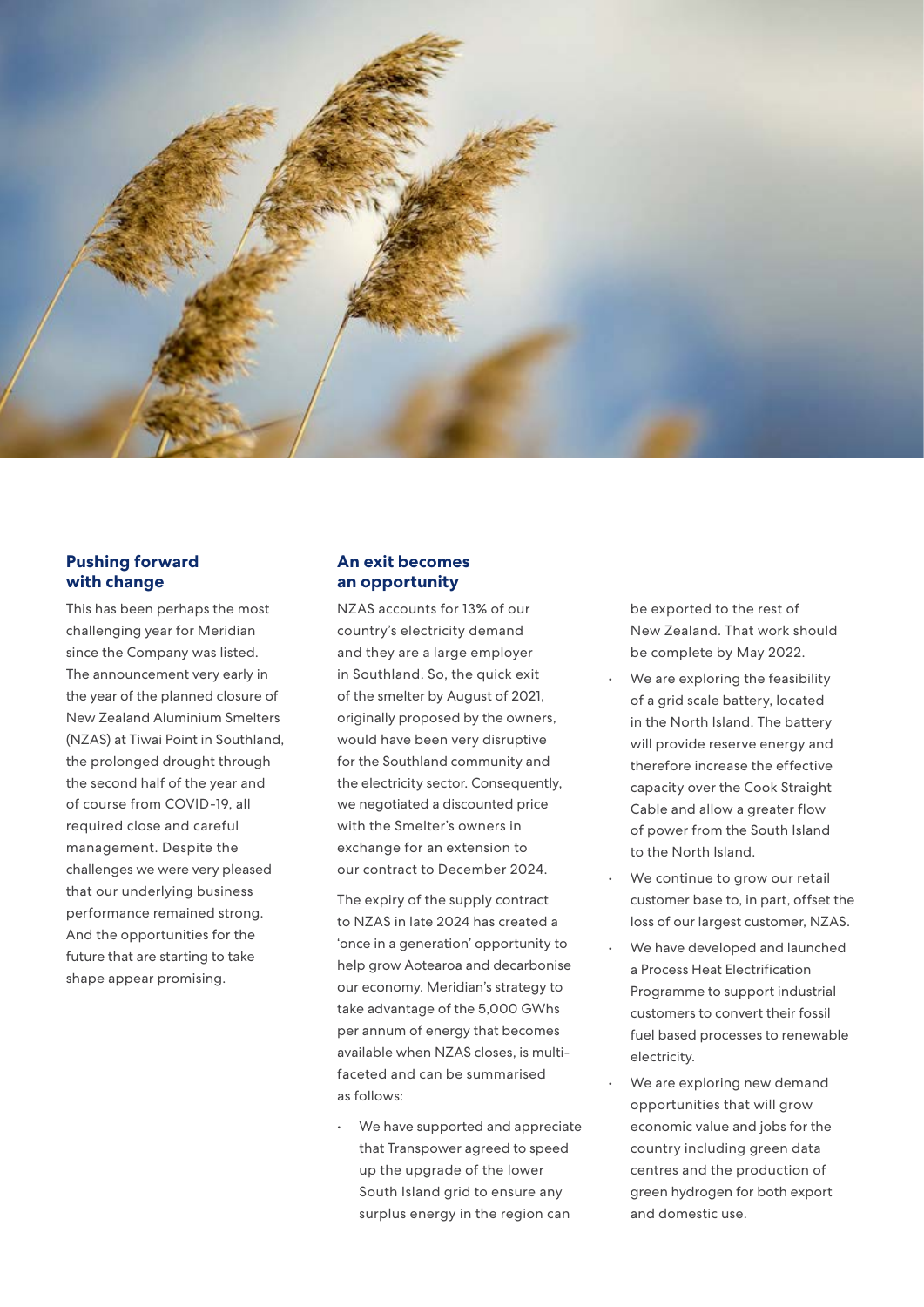# **Focusing on our customers**

Our focus on delivering great value for our customers continued to pay off this year and at a headline level we saw strong growth in our customer numbers on both sides of the Tasman.

In New Zealand, our dual brand strategy and focus on customer satisfaction is resonating, reaching a wide group of New Zealanders by offering products for different market segments and making it easier to work with us. Powershop led the industry engaging with customers and evidenced by the wining the Canstar and Consumer New Zealand awards for customer satisfaction and trust.

In Australia we continue to set the benchmark for a great customer proposition. Powershop Australia was once again recognised by Canstar Blue, Finder and Roy Morgan for customer satisfaction and market leading products and service.

We have made very good progress on our digitalisation journey and around 95% of customers' accounts have been successfully migrated onto our Flux customer care and billing platform.

# **Difficult operating conditions in Australia**

While our retail sales volume increased, wholesale prices in the Australian market fell to unsustainably low levels and this impacted the performance of our generation assets. Overall, the Meridian Energy Australia group result was down on the prior year even though we had more hydro generation available as the drought conditions, that had been a feature for the last few years, began to ease. Recently, Australian wholesale prices have lifted from the low levels during the 2021 financial year.

Towards year end, we announced we are revisiting our growth strategy and our ownership of Meridian Energy Australia (MEA). This review will consider a full range of options including accelerated growth as well as partial or full divestment. The ownership review is expected to take a number of months and no decision will be made on the future direction or options for MEA until the completion of that process.

# **The road to decarbonisation**

We are supportive of the direction of travel in the Climate Change Commission's final advice to Government. If adopted, these measures can help enable Aotearoa to change course with sufficient pace and scale to set us on a path to achieve our climate commitments.

Aotearoa currently generates around 80–85% of it's energy from renewable sources and as we move toward a fully renewable future and we reduce the amount of coal and gas fired generation available, we will need to find alternate ways to meet New Zealand's demand for electricity when the hydro lakes run low. The work that Meridian and Contact are jointly leading on the opportunity to establish a large-scale green hydrogen production facility based in Southland is a good example of one of these. If the hydrogen producer is willing to reduce production and their demand on the electricity system at times when the hydro lakes are low, then it helps balance supply and demand across the whole system without introducing carbon emissions from coal or gas. We believe this kind of demand response is likely to be commercially viable for flexible processes like hydrogen production and would deliver a very cost-efficient outcome for the system as a whole and ultimately the end consumers of electricity.

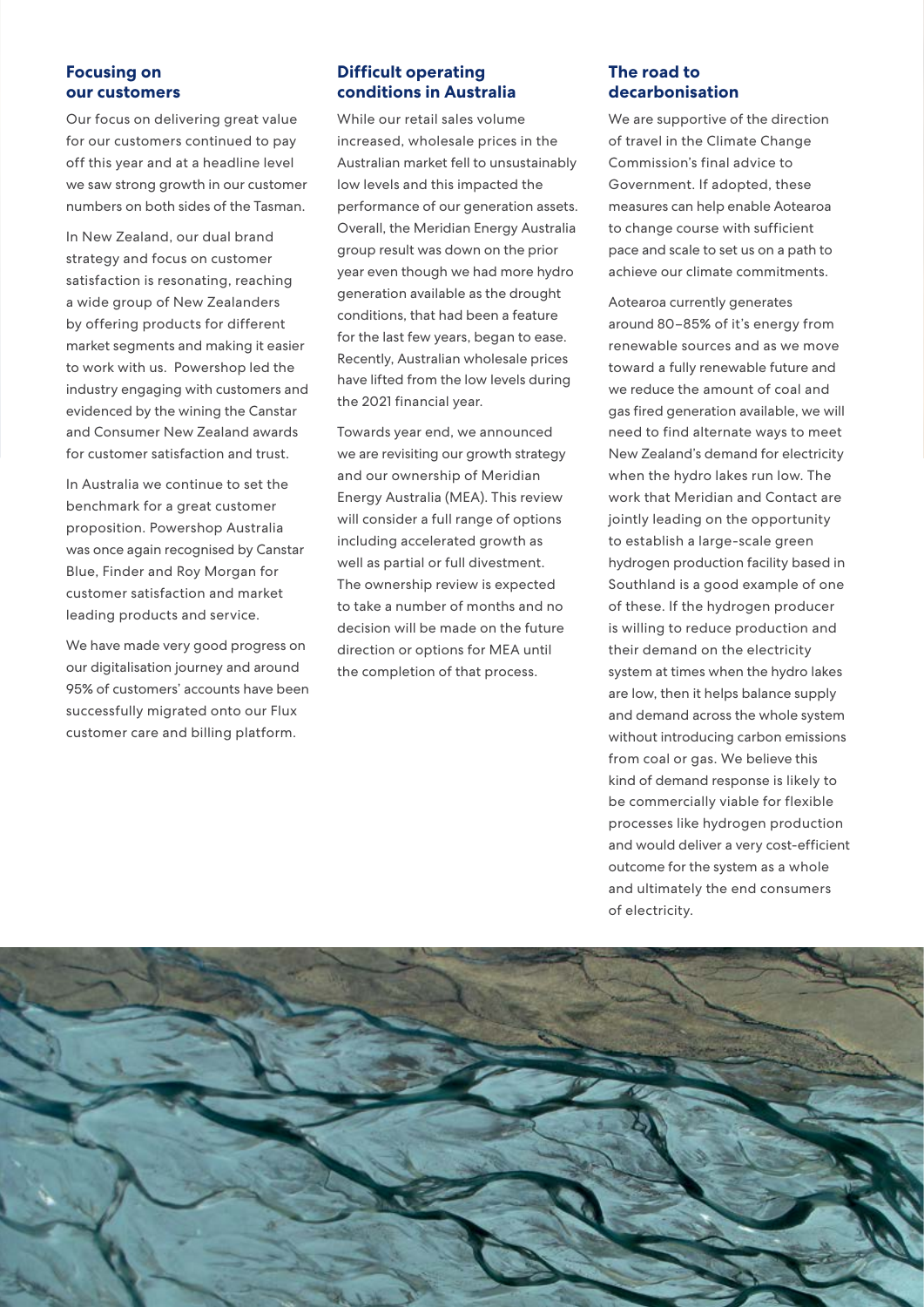

### **Our people have done great work**

We want to pay tribute to the hard work and successes of all of our people this year. Our teams responded positively and quickly to the demands of working with COVID-19 restriction and our business never missed a beat. We'd like to particularly acknowledge our teams based in Victoria who have endured more than a year of COVIDrelated restrictions – their commitment and resilience has been amazing.

Our Team's overall engagement scores have remained high, and we know we have a committed, resilient team who are up for seizing opportunities, looking after our customers, and doing right by each other.

Disappointingly, our health and safety stats slipped, with an increase in our reportable injuries, more injuries overall and more time off work due to injuries. Whilst none of the injuries suffered by our people were serious or long lasting in nature, the Board and Management are not accepting of our level of performance and we continue to be have an absolute focus on keeping our people safe from harm.

# **Changes at Executive and Board level**

During the year there was one change announced to our Executive Team. Jason Stein has signalled his intention to step away from the role of CEO of Meridian Energy Australia and Powershop Australia in December 2021. Jason has done an exceptional job of steering our Melbourne based team through a prolonged lockdown and difficult trading conditions.

The Board too has worked hard this year to oversee our strategy and provide guidance in testing times. Two members of our Board will be retiring at our Annual Shareholder Meeting in October. Peter Wilson, Deputy Chair, and Anake Goodall, have both served on the Board

since 2011. Peter and Anake have been strong supporters of our sustainability leadership position and we thank them for their significant contribution and guidance over the past decade.

The Board will appoint Tania Simpson as an independent director effective from the date the Electricity Authority's approval is Gazetted. Tania will bring extensive governance experience across many industries, including Tainui Group Holdings, Ngāi Tahu Tourism and Auckland International Airport. She will be standing for election in October along with Mark Cairns who will stand for re-election.

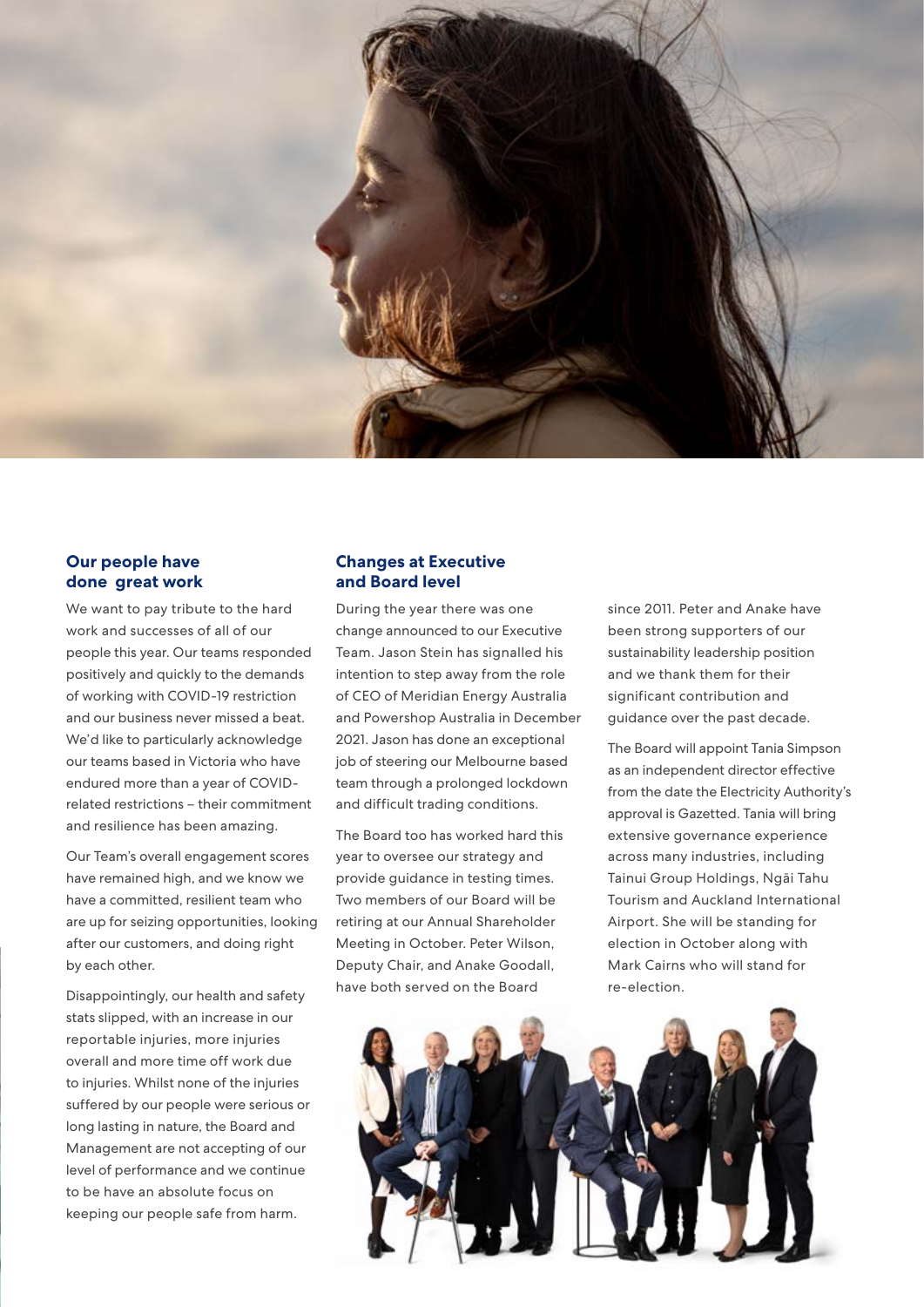## **Financial results**

Our previous two years saw record results powered by strong generation and growing retail sales volumes. This year the company maintained that strong retail sales growth with New Zealand volumes up 14% on the prior year. Drought conditions during the second half of the financial year dampened our cash earnings by reducing generation and increasing hedge costs – that is just the nature of our business and the variable New Zealand weather. The price we negotiated with the owners of Tiwai Point Aluminum Smelter to extend operations to 2024 reduced during the second half of the year. Whilst both events impacted financial performance, the underlying drivers of future business value remained strong, in particular growth in customer sales and our commitment to build the Harapaki wind farm.

Noting that the last financial year was a record year for earnings generated through generation, Group EBITDAF decreased by 15% to \$729 million. Net profit after tax was impacted by fair value movements on its hedge instruments, increasing

to \$428 million. Underlying net profit after tax decreased 27% to \$232 million.

Our balance sheet is resilient. Last year the smelter decision saw rating agency Standard & Poor's change Meridian's credit rating outlook from stable to negative. However, on the first day of the new 2022 financial year, S&P Global Ratings reaffirmed Meridian Energy's corporate credit rating as BBB+/Stable/A-2.

The Board has declared a final ordinary dividend of 11.20 cents per share, unchanged from the previous year. This brings the total ordinary dividends declared in FY21 to 16.90 cents per share, also unchanged from the previous year. This year, for the first time, we are introducing a dividend reinvestment programme and the Board has determined that shares issued under the Plan in respect of the 2021 final ordinary dividend will be issued at a discount of 2.0% to the market price. The programme will enable investors to invest effortlessly in our future at the same time as it will enable us to reduce our debt position and manage our debt more prudently.

| Underlying net profit after tax reconciliation (\$M)<br>Financial year ended 30 June | <b>FY21</b> | <b>FY20</b> |
|--------------------------------------------------------------------------------------|-------------|-------------|
| Net profit after tax                                                                 | 428         | 175         |
| <b>Underlying adjustments</b>                                                        |             |             |
| <b>Hedging instruments</b>                                                           |             |             |
| Net change in fair value of electricity and other hedges                             | (169)       | 113         |
| Net change in fair value of treasury instruments                                     | (79)        | 48          |
| Premiums paid on electricity options net of interest                                 | (20)        | (20)        |
| Assets                                                                               |             |             |
| (Gain)/loss on sale of assets                                                        | 1           |             |
| Impairment of assets                                                                 | (6)         | 58          |
| Total adjustments before tax                                                         | (276)       | 199         |
| Taxation                                                                             |             |             |
| Tax effect of above adjustments                                                      | 77          | (58)        |
| Underlying net profit after tax                                                      | 232         | 316         |





27%

Underlying net profit after tax

145%

Net profit after tax

16.9**cps** Ordinary Dividend